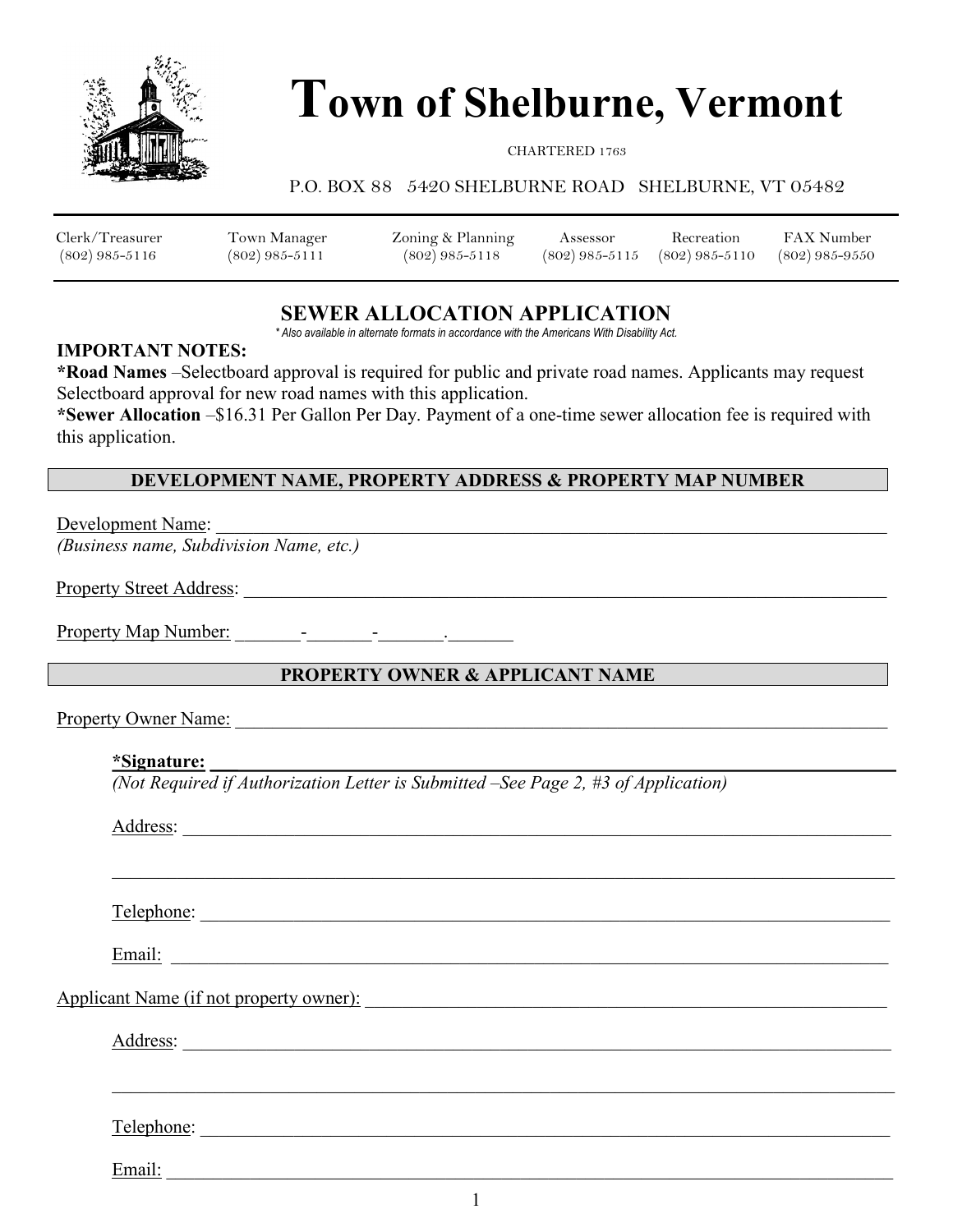#### PREVIOUS APPROVALS (check all that apply and provide approval date(s)

Development Review Board: (date of approval)

Planning Commission: \_\_\_\_\_\_\_\_\_\_\_\_\_\_\_ (date of approval)

## **SUBDIVISIONS ONLY**

A. Indicate Type of Use: <br>Residential Commercial Industrial

B. Indicate Number of Lots Requesting Capacity:

C. Indicate Maximum Number of Bedrooms per House: \_\_\_\_

# ROAD NAMES ONLY Provide the proposed name of each road within the subdivision

1.) \_\_\_\_\_\_\_\_\_\_\_\_\_\_\_\_\_\_\_\_\_\_\_\_\_\_\_\_\_\_\_\_\_\_\_\_\_\_\_\_\_ 3.) \_\_\_\_\_\_\_\_\_\_\_\_\_\_\_\_\_\_\_\_\_\_\_\_\_\_\_\_\_\_\_\_\_\_\_\_\_\_\_\_\_

 $2.)$   $4.)$ 

Site Plan: Provide a site plan indicating the proposed roads, road names, sewer lines, service connections, profiles and other applicable information or as requested.

# SEWER ALLOCATION CALCULATION (expressed in Gallons Per Day (GPD))

A. Existing Capacity (existing building only):  $(GPD)$ B. Required Capacity (State Assigned -Typically 210 GPD/Residential Unit): (GPD) ============== C. Sewer Allocation Needed *(Difference between existing and required capacity)*:  $(GPD)$